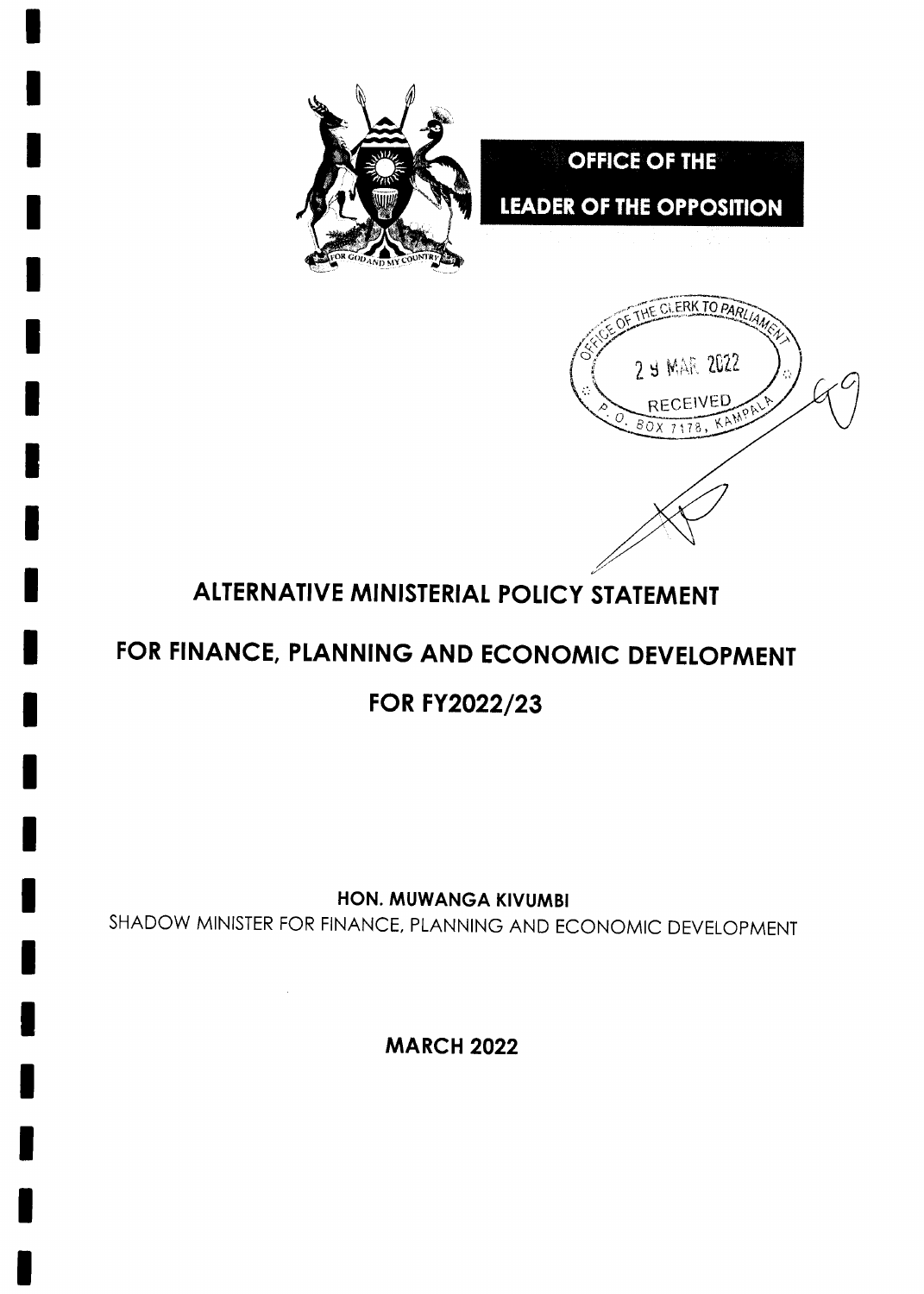### **EXECUTIVE SUMMARY**

This Alternative Policy Statement for Finance, Planning and Economic Development has been developed and presented in accordance with Section 6E (4) of the Administration of Parliament (Amendment) Act (2006), Rules 14(4) and 147 of the Rules of Procedure 2021.

The Finance sector is the lifeblood of Government. Its functioning is critical for the rating of the country, service delivery and quality of life of the citizenry. Depending on the resources mobilized and expenditures prioritized, the health and strength of the sector is an indicator of prosperity.

Unfortunately, the sector is characterized by a number of challenges which this Alternative Policy Statement elaborates and proposes alternative policies.

# **BUDGETARY ISSUES**

# Non-Compliance to the Public Finance Management Act

While Parliament approved both the Charter of Fiscal Responsibility and Budget Framework Paper, the Ministry of Finance, Planning and Economic Development has failed to publish them. As regards the former, it is a violation of Section 5(2) of the Public Finance Management Act. It would be prudent for the approved National Budget Framework Paper to be published since it was approved with amendments. Due to the failure to publish the approved Charter of Fiscal Responsibility and Budget Framework Paper, it was not practically possible to ascertain level of consistency of the Ministerial Policy Statements. Also, the laid Policy Statements were not accompanied by a Certificate of Gender and Equity responsiveness. Hence violating Section 13(15)(g) of the Public Finance Management Act.

### **Risk of Securities**

In FY2022/23, Securities i.e. Treasury Bills and Bonds constitute UGX 12.69 trillion. Of this, UGX 8 trillion is domestic refinancing or debt rollover. It should be noted that the securities are the main drivers of domestic debt. Unfortunately, due Section 36(5) of the Public Finance Management Act, these do not require prior Parliamentary approval. Hence, a risk to financial prudence.

# **Poor Loan Absorption**

It has been reported that a debt of UGX 19.58 trillion stands committed but undisbursed. This constitutes unproductive debt and risky projects. The amount far exceeds the stock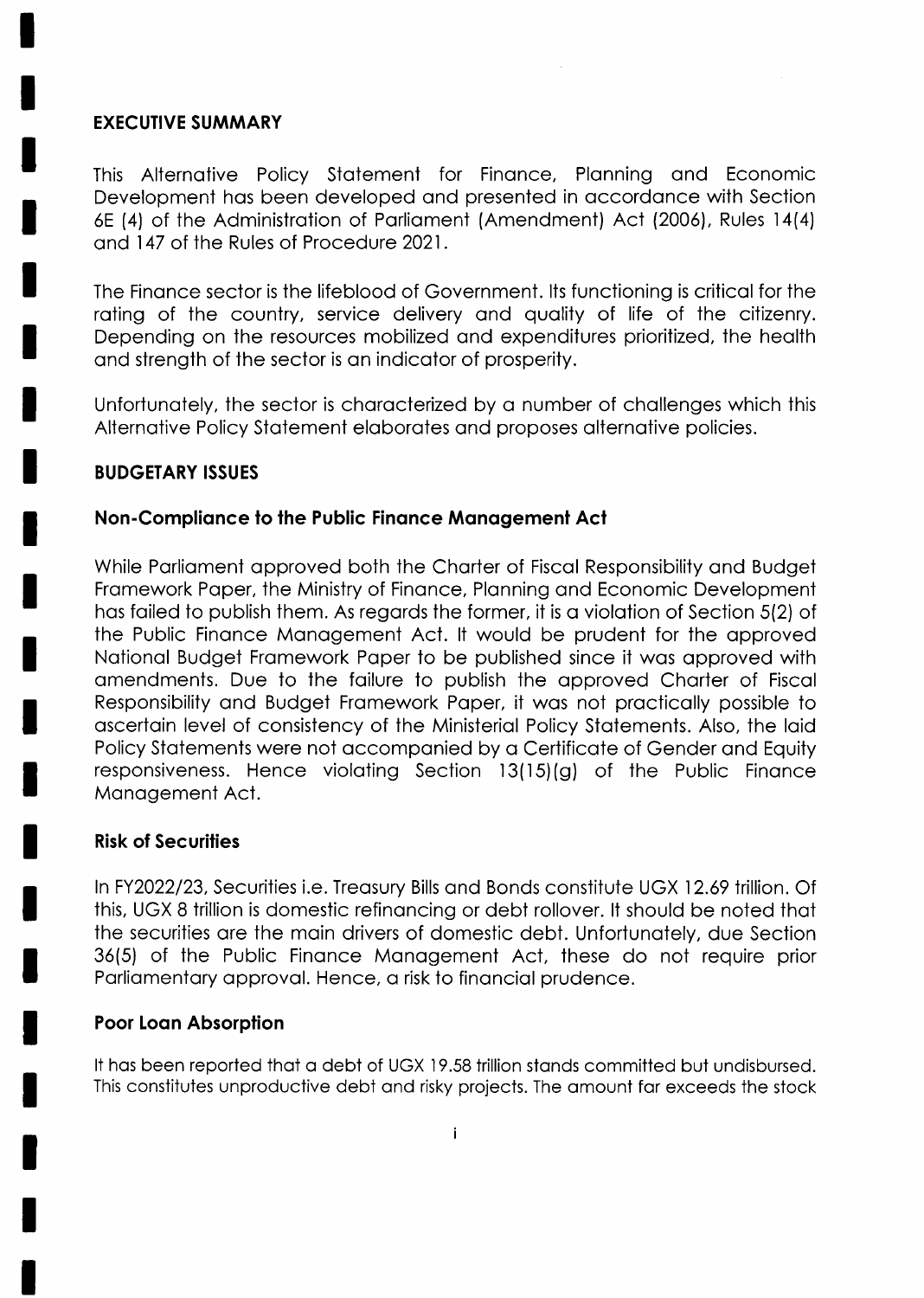of risky projects thot were declored in the budget fromework poper by 86%.lt wos eorlier indicated that Government had identified 17 risky projects for which USD 457 million (opproximotely UGX I.7 trillion) hod been spent ond USD 752 million (opproximotely UGX 2.8 trillion) remoined undisbursed.

# Abuse of Court Awords

For years, the allocations towards Court awards under Vote 130 – Treasury Operations have been a taraet for reallocation by Parliament. In FY2022/23, UGX 443 billion will be ollocoted portly to oddress Court owords. Almost os o stondord, every finonciol yeor, UGX 40 billion is reollocoted. This is on indicotion thot there ore redundont ollocotions towords court owords within the Vote thot ore of risk of misuse. lt hos been estoblished before thot court oword poyments were discretionary made without supporting documents to a knitted clique of law firms.

# Non-Budgetary Alignment with NDP

It hos been estoblished thot while the Ministry of Finonce, Plonning ond Economic Development through the Third Notionol Development Plon wos expected to contribute to i3 progrommes in FY2022123, only 4 hove been covered. This accounts to 31% budgetary alignment.

# lnodequote Copitolisotion of UNOC

While the country is grappling with escalating fuel prices prompted by fuel shortoges ond inodequote fuel stocks, there ore no indicotions thot odequote funding hos been mode towords the stocking of fuel reserves in Jinjo. Allocotions hove been mointoined of UGX 48.096 billion which were indicoted of the initiol budget fromework levels. This meons thot o copitolisotion deficit of UGX 77 billion for Uganda National Oil Company (UNOC) is still outstanding. Aware that Kenya will be undertoking generol elections in August, it would be prudent thot reserves ore odequotely stocked to mitigote o possibility of fuel shortoge ond ossocioted economy risks.

# EMERGING POLICY ISSUES AND PROPOSED AITERNATIVES

### Inadequate demarcation of Local Revenues

Collections ore only reported bosed on tox heods by Ugondo Revenue Authority (URA) ond not octuol locotions of collections. lt is this reporting opprooch thot hos sustained the misconstruction that local governments collect meagre revenues. This distorts the accountability and transparency on the contributions made by local governments to the national domestic revenue. When collections of all tax heods ore disoggregoted bosed on locol government, they will for surposs the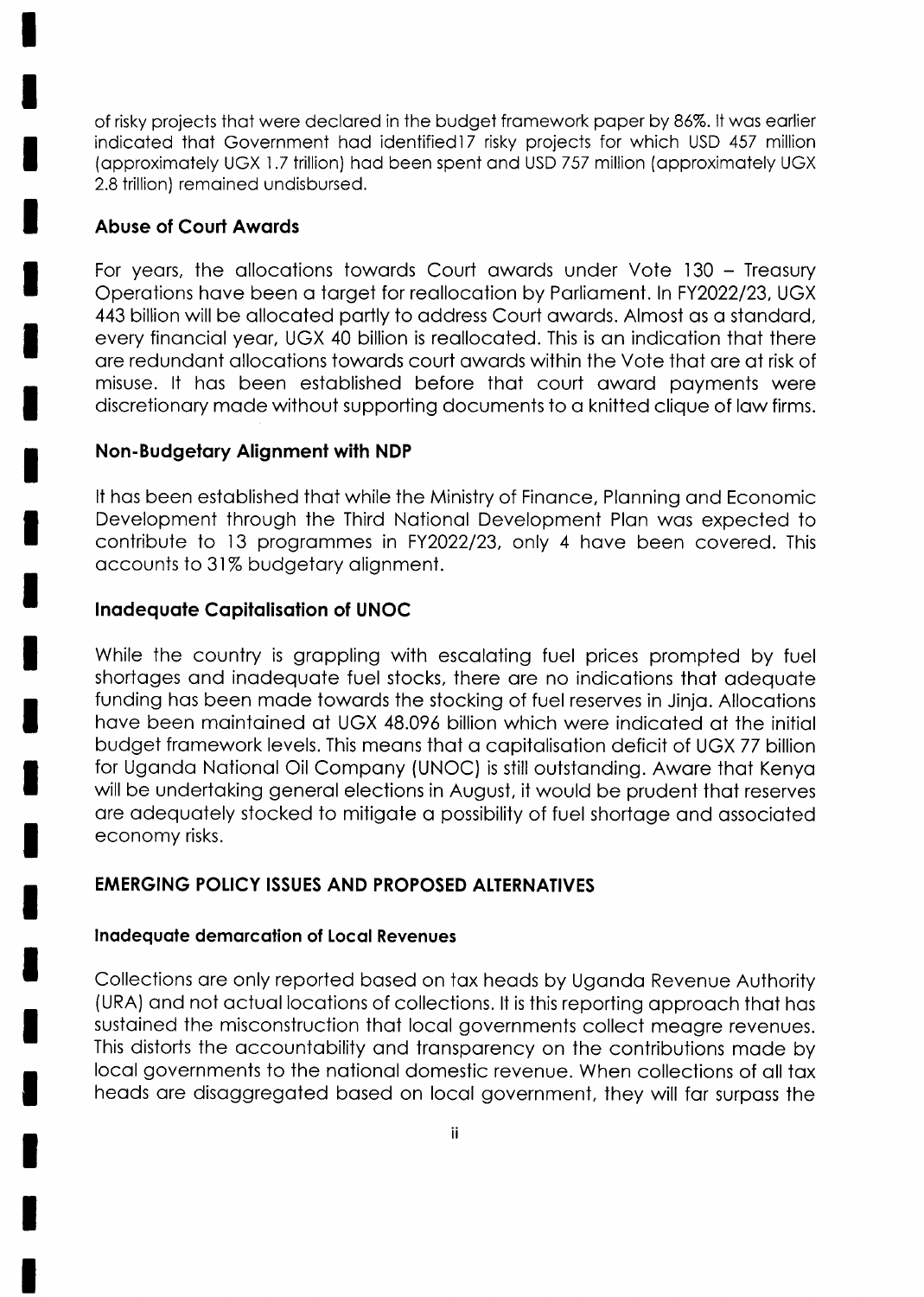reported locol revenue. Locol revenue is collected from levies, licenses, fees or fines as stipulated in Article 191(1) of the Constitution of the Republic of Uganda. Unfortunotely, mointenonce of the oggregoted centre opprooch entrenches unfairness in budget allocations to local governments.

#### Proposed Alternotive

All levies, licenses, fees or fines collecfed from locol governmenfs should ceose being demarcated as local collections or revenue. Rather all collections generated from central government and local governments should universally be freofed os domesfic revenue. Ihis will ensure ovoilobilily of sufficienf funds for seryice delivery in local governmenfs. However, it will require omendmenfs fo fhe Constitution, Public Finance Management Act, Local Government Act and any other relevont lows.

Aware that not all local governments or districts have same revenue generation ond development potentiol, Article 178 of fhe Constitution thot provides for creation of regional governments should be operationalised. This will ensure that two or more districts cooperate and complement each other in mobilising revenues as well as delivering public services within their jurisdiction. Additionally, equalisation grants need to be maintained and targeted affirmative programmes covld be enrolled fo supporl locol goyernments with inodequofe copocity to mobilise reyenue.

### Foreign Dominoted Bonking Syslem

The Bonking system in Ugondo is dominoted by foreign owned commerciol bonks. These hold the greotest portion of domestic debt. As of June 2021, they held UGX 9.89 trillion (38%) of the foce volue of the treosury securities roised in FY2020/21 omounting to UGX 26.03 trillion. This is lorgely ottributed to the liberolisotion of the finonciol sector. While foreign owned commerciol bonks ore well copitolised ond resilient, there is a seemingly a growing risk of capital flight and their dominance crowding out domestic as well as emerging banks. In FY2022/23, it was established thot out of projected interest poyments omounting to UGX 5.08 trillion, domestic interest poyments would omount to UGX 4.05 trillion (80%).

#### Proposed Alternotive

lnterventions such os Microfinonce Supporf Cenfre ond Pride Microfinonce Limited should be combined fo re-esfoblish o domesfic cooperolive bonk. Ihis will contribute to increasing number of domestic banks, reduction of the dominonce of foreign owned bonks ond reduce fhe cosf of credit. Bosed on the oppropriofions mode in FY202l /22, when combined UGX 246.3 billion (Microfinance Support Centre - UGX 133.29 billion and Pride Microfinance - UGX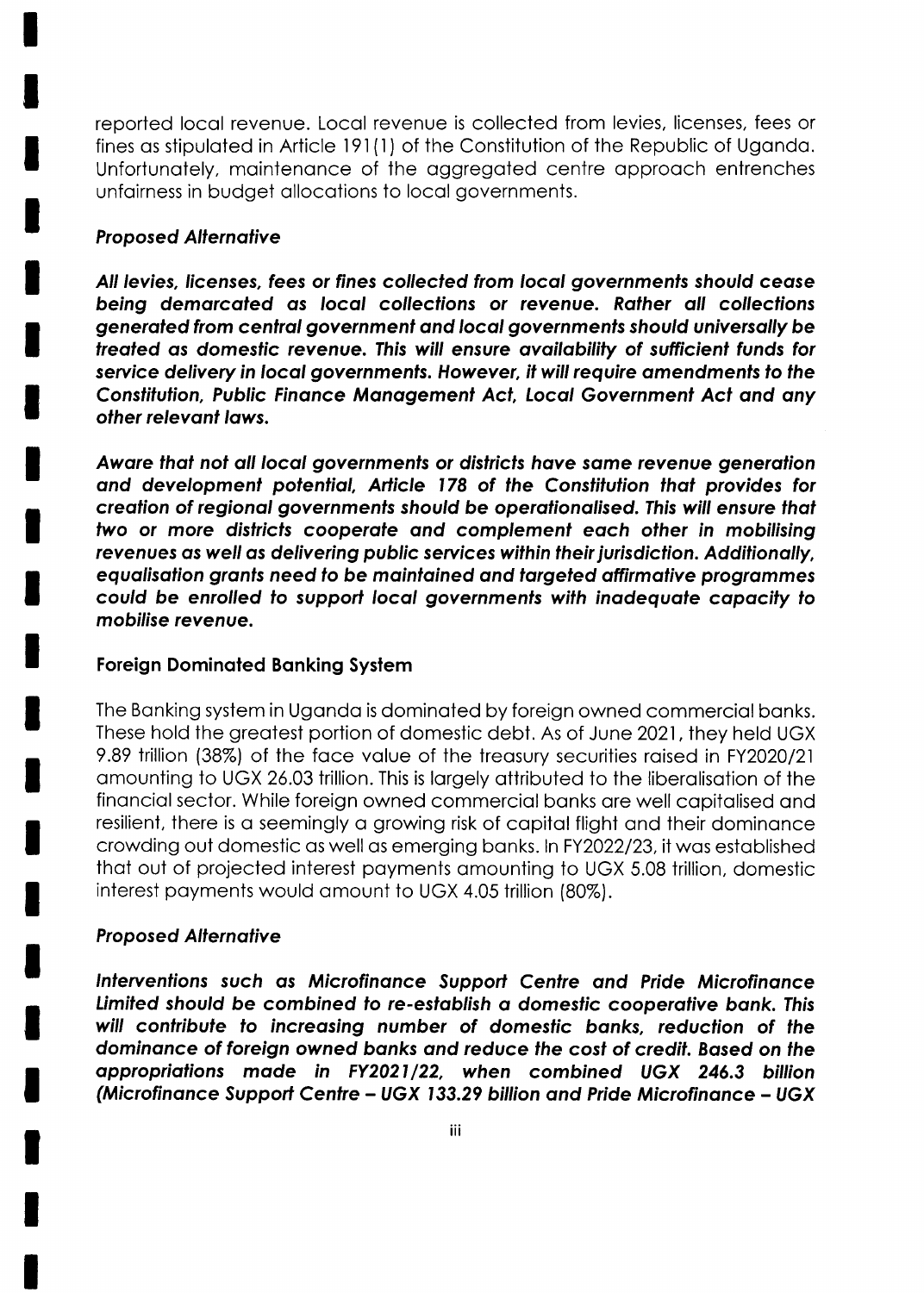113.01 billion) would be raised as bank capital. This is far beyond the advanced UGX 150 billion minimum capital mark. Besides being budget neutral, the proposed cooperative bank would still ably serve the current purposes or goals of the Microfinance Support Centre and Pride Microfinance Limited while improving product range.

#### **Tax Expenditures Haemorrhage**

The country loses a lot of revenue through statutory tax expenditures exercised through ministerial discretionally powers. Currently, there are no ceilings set for the tax expenditures and Parliament has no mechanism of scrutinising tax expenditure proposals before they are awarded. For the last 5 financial years i.e. FY2016/17 - 2020/21, tax expenditures have been gradually escalating and the country has foregone revenue amounting to UGX 21.51 trillion. Rather Parliament may scrutinise the tax expenditure reports presented under Section 77 of the Public Finance Management Act. Unfortunately, Parliament has never undertaken extensive scrutiny and debate on the reports.

### **Proposed Alternative**

Amend Section 77 to introduce prior approval of Parliament for exemptions granted by the Minister responsible for Finance. This should be complemented with biannual post legislative scrutiny of the exemptions with the findings targeted at informing scrutiny of tax bills for the subsequent financial year particularly phasing out ineffective tax measures.

In the interim, the statement and reports made to Parliament on tax expenditures should articulate in detail the number of exemption requests received and granted, number of beneficiaries, value of expenditures, foregone revenue accrued impact, duration of exemptions, ceilings and eliminated or discarded tax expenditures. Benchmark can be undertaken on the Tax Expenditure report prepared by the Ministry of Economy and Finance in Morocco.

#### Inadequate Evaluation of Tax Policy Measures

The proposed new tax heads descriptions for subsequent financial year and what they would yield have never been incorporated in the National Budget framework paper. Non articulation of the measures constrains assessment as to whether the proposed national annual budget resource envelope is realistic and aligned. Also, the proposed tax measures are not accompanied by any Regulatory Impact Assessment (RIA) to aid Parliament determine the undertaken cost benefit analysis. Attempts for Parliament to access the tax studies have been futile. Except for revenue outcome, no evaluation of past tax measures in terms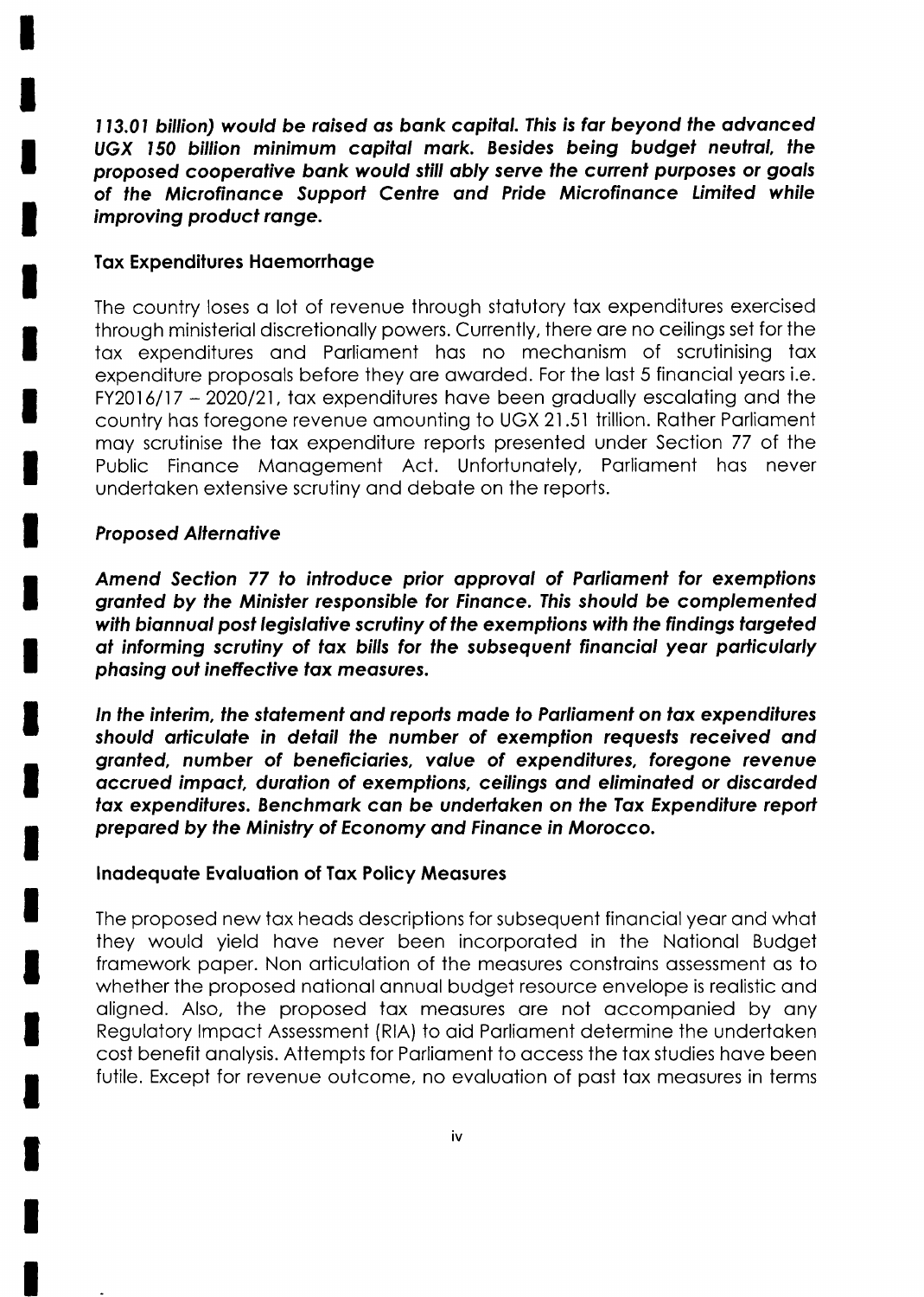of administration, citizen perception, unintended impact and alignment to budget strategy among others is undertaken.

# **Proposed Alternative**

Parliament should amend Rule 159 of the Rules of Procedure to specifically require Committees undertake post legislative scrutiny. The responsibility of Parliament should not end with bill scrutiny and ensuring that it is assented into law. This will aid in assessing the responsiveness of the finance laws in enhancing domestic revenue mobilisation and how they have shaped the lives of the citizenry.

# **Counter effective Tax Policy and Administration Measures**

Government has over the years invested in counterproductive tax administration measures. For instance, digital stamps provided by SICPA Uganda Limited are part of the drivers for price escalations since the stamping charges are borne by customers at the consumption of gazetted products. Another intervention of fuel marking by the same company charging UGX 30 per litre marked has contributed to increment of fuel prices which have a ripple effect on commodity prices. Relatedly, road transport services are dominated by foreigners transporters who transport 80% of Uganda bound cargo and have to pay 15% withholding tax as per Section 85 of the Income Tax Act. This too is part of the drivers of the current escalating commodity prices in Uganda.

# **Proposed Alternative**

Uganda Revenue Authority (URA) should own the digital stamps and technology infrastructure. This will lead to reduced costs, sustainability and improved accuracy in tracking of the gazetted products. In turn this will boost tax collections while reducing costs extended to the consumer of the gazetted products.

Aware that the contract of SICPA Global Fluids International is expiring in 2023, the fuel marking programme should be discontinued and emphasis is placed on improving capabilities of Geographical Position Systems embedded in the Regional Electronic Cargo Tracking System (RECTS). The system that was initiated in 2017 is operational in Uganda, Kenya, Rwanda and Democratic Republic of Congo. This will contribute to a reduction of fuel costs and ensure real time monitoring of fuel tankers to prevent round tripping.

# Inadequate Public Debt Disclosure and Management

The reported stock of public debt stood at UGX 73.78 trillion as at end of October 2021. The stock does not include all publicly guaranteed debt which are part of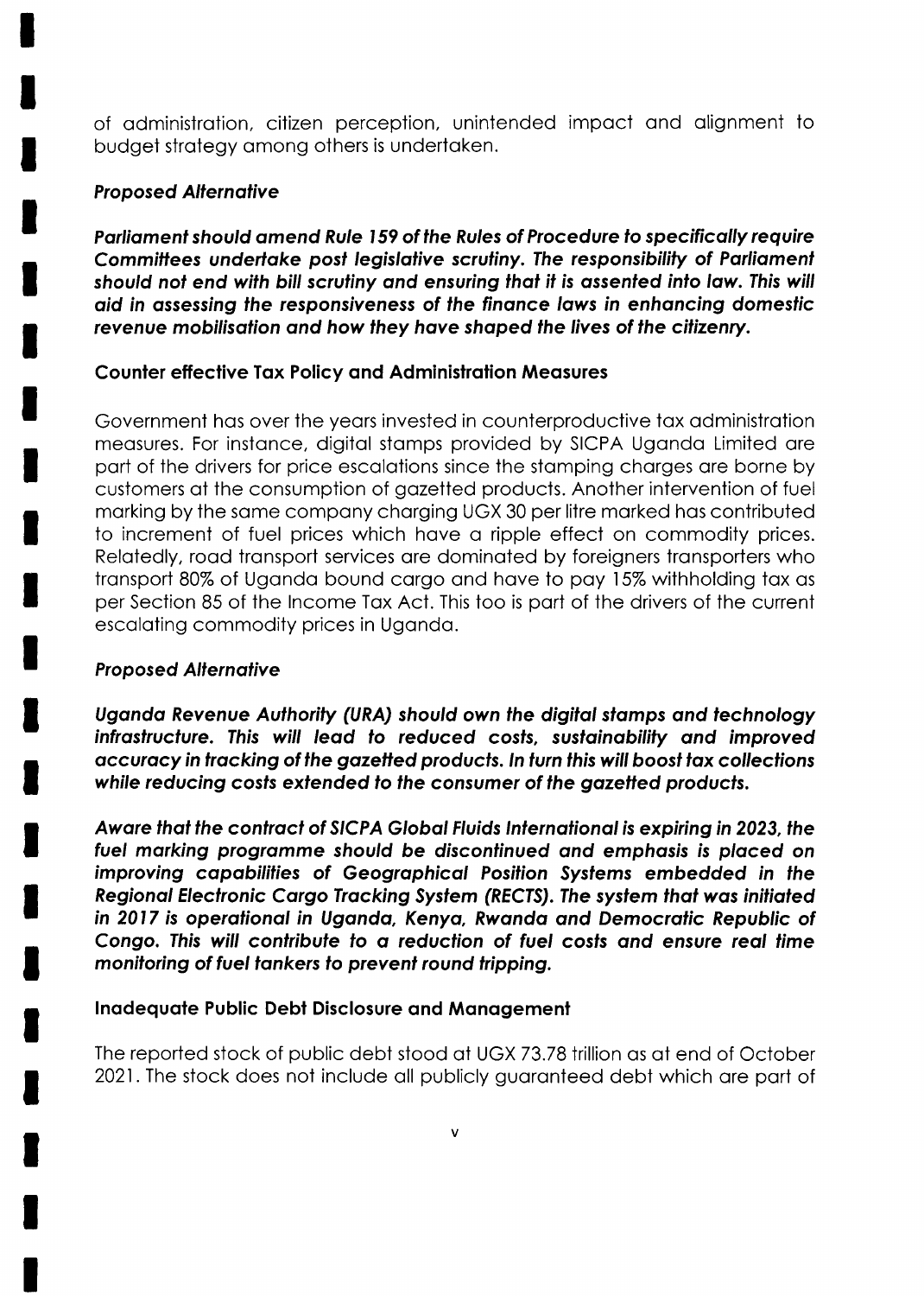contingent liobilities. lt hos been noted thot in the yeor 2021 , contingent liobilities comingent habilities. It has been noted that in the year 2021, comingent habilities does not include domestic orreors. ln the yeor 2021 , domestic orreors omounted to UGX 4.65 trillion. The outstonding debt due to Bonk of Ugondo os bonk odvonces omounting to UGX 3.033 trillion ore olso not recorded in the declored stock of debt. The situation will be compounded by the pre-financing debt which is currently being considered in the roods sector. The selective disclosure hompers determinotion ond control of the public debt. When the entire spectrum of public debt is computed, it for exceeds the recommended debt to GDP rotio of 50%.

### **Proposed Alternative**

The debt stock of the country should reflect all components of debt. All contingent liobilities, Bonk of Ugondq odvonces, domesfic debf ond pre-finoncing musf be included in the debt stock. This will abate the risks of hidden debt and being cut off from prospecfiye lenders ond donors. Ihese risks were reolised in Republic of Congo (non-disclosure of prefinancing contracts), Togo (non-disclosure of prefinancing debt), Ecuodor (non-disclosure of contingeni liobilities), Mozombique (non-disclosure of sfofe guorontees) ond Zombio (debt reporting logs).

The criteria for benefiting from government guarantees should be disclosed to ensure transparency and fairness in their access. The criteria should be complemenfed wilh legol ond regulotory fromeworks fhof empowers government to inquire info operofions of privote enferprises ond sfofe-owned enferprises incorporofed os private componies.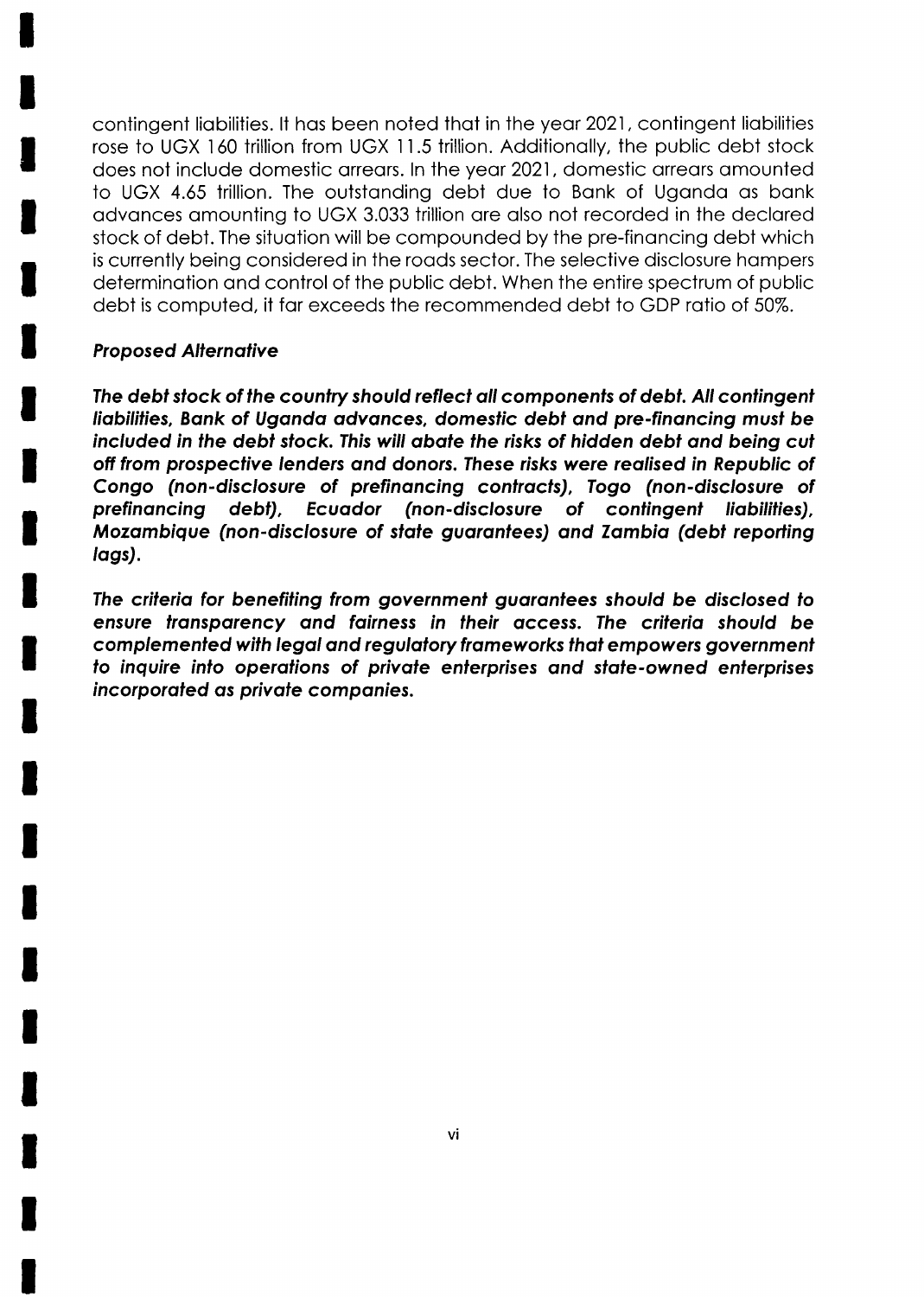# **TABLE OF CONTENTS**

|     | CHAPTER 1: BACKGROUND TO ALTERNATIVE POLICY STATEMENT1                               |  |  |  |  |  |  |
|-----|--------------------------------------------------------------------------------------|--|--|--|--|--|--|
| 1.1 |                                                                                      |  |  |  |  |  |  |
| 1.2 |                                                                                      |  |  |  |  |  |  |
|     |                                                                                      |  |  |  |  |  |  |
| 2.1 |                                                                                      |  |  |  |  |  |  |
| 2.2 | 2.2.1                                                                                |  |  |  |  |  |  |
|     | 2.2.2<br>2.2.3                                                                       |  |  |  |  |  |  |
| 2.3 | Vote 008 - Ministry of Finance, Planning and Economic Development5<br>2.3.1<br>2.3.2 |  |  |  |  |  |  |
| 3.0 | <b>EMERGING SECTORAL ISSUES AND PROPOSED ALTERNATIVES  8</b>                         |  |  |  |  |  |  |
| 3.1 |                                                                                      |  |  |  |  |  |  |
| 3.2 |                                                                                      |  |  |  |  |  |  |
| 3.3 |                                                                                      |  |  |  |  |  |  |
| 3.4 |                                                                                      |  |  |  |  |  |  |
| 3.5 |                                                                                      |  |  |  |  |  |  |
| 3.6 |                                                                                      |  |  |  |  |  |  |
| 4.0 |                                                                                      |  |  |  |  |  |  |

 $\bar{\mathcal{L}}$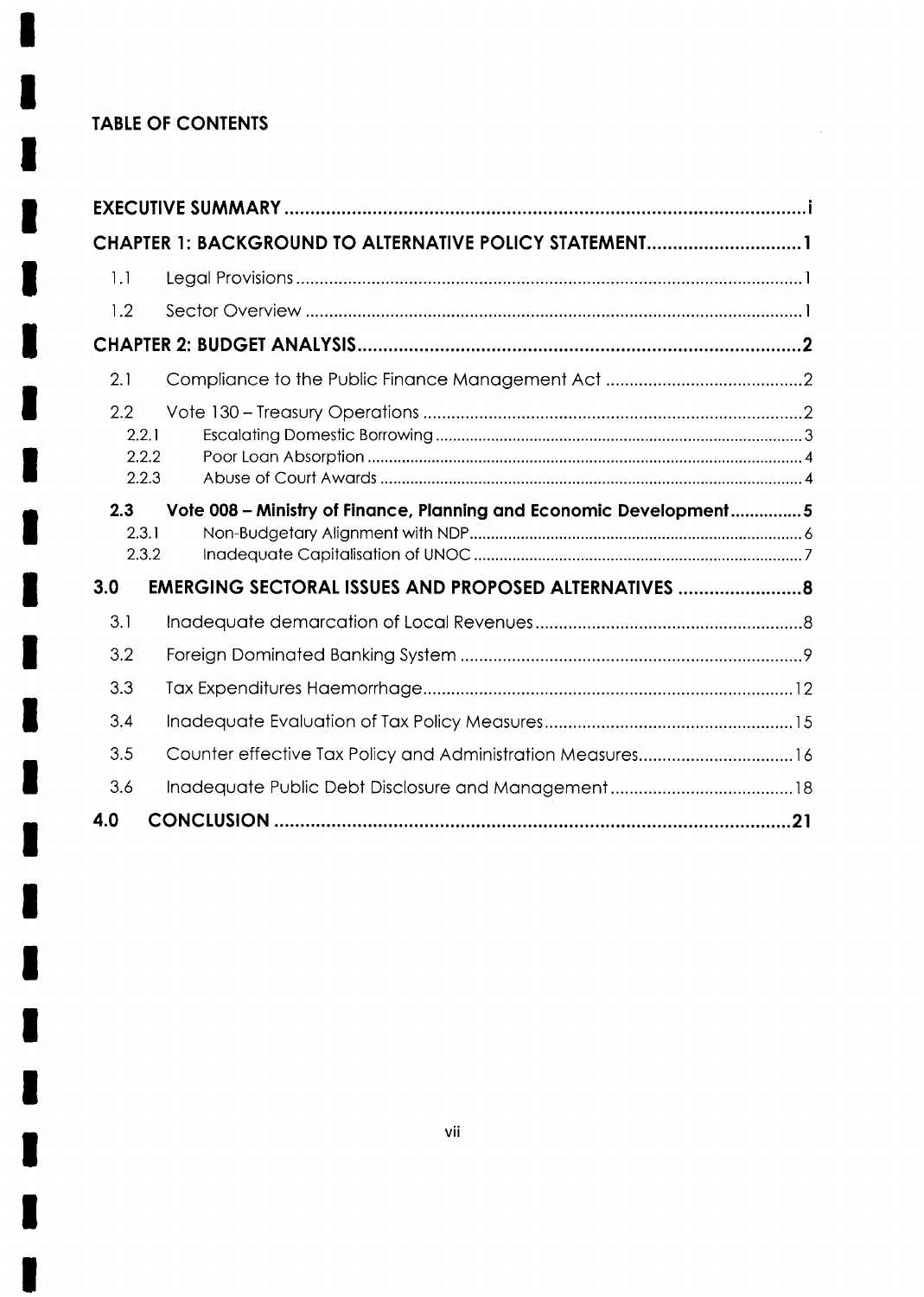# CHAPTER 1: BACKGROUND TO ALTERNATIVE POLICY STATEMENT

# l.l Legol Provisions

This Alternotive Policy Stotement for Finonce, Plonning ond Economic Development hos been developed ond presented in occordonce with Section 6E (4) of the Administrotion of Porlioment (Amendment) Act (2006), Rules 14(4) ond I 47 of the Rules of Procedvre 2021.

# 1.2 Sector Overview

The Finonce sector is the lifeblood of Government. lts functioning is criticol for the rating of the country, service delivery and quality of life of the citizenry. Depending on the resources mobilized ond expenditures prioritized, the heolth ond strength of the sector is on indicotor of prosperity.

Any indiscipline in the sector for instonce in the form of wosteful expenditures, weak regulation, corruption and poor budgeting among others is fatal for it shutters notionol ond individuol ospirotions.

Given its complementory contributions to other sectors of government, it seems to ottroct limited scrutiny through the finonciol yeor. lt connot be equoted to sectors such as health, education, works and transport that have more of physical ond beneficiol presence in the lives of the populoce. Usuolly, ottention on finonce sector is heightened lorgely during considerotion of toxes ond budget ollocotions.

This Alternotive Policy Stotement highlights ond proposes olternotives to emerging issues that include noncompliance to existing laws, escalating domestic borrowing, inodequote debt disclosure, norrow definition of locol revenue, dominonce of foreign owned bonks, risks of tox expenditures, weok tox policy ond odministrotion evoluotion.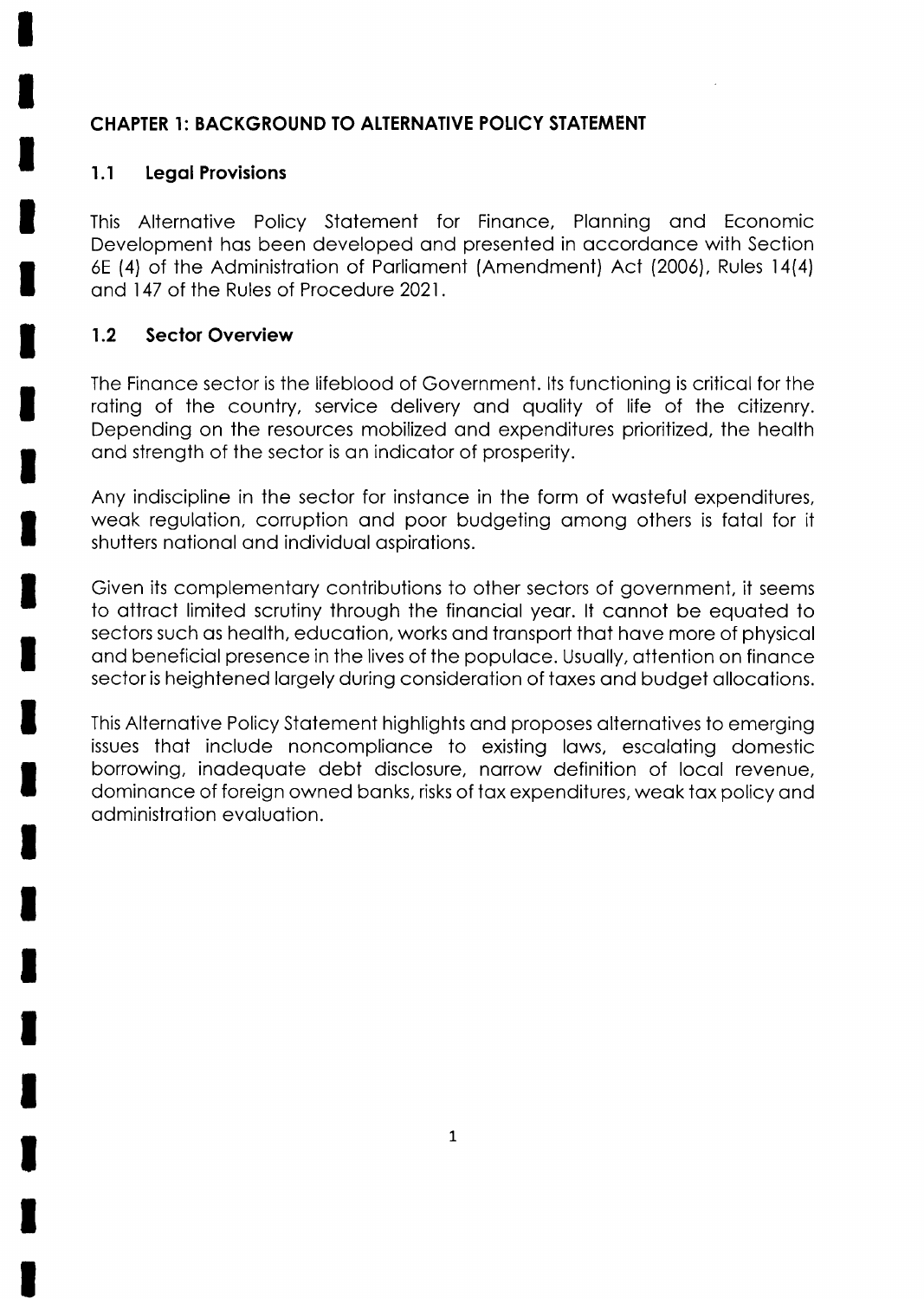# **CHAPTER 2: BUDGET ANALYSIS**

#### $2.1$ **Compliance to the Public Finance Management Act**

Section 13(6) of the Public Finance Management Act demands that the budgets should be consistent with National Development Plan, Charter of Fiscal Responsibility and the Budget Framework Paper.

While Parliament approved both the Charter of Fiscal Responsibility and Budget Framework Paper, the Ministry of Finance, Planning and Economic Development has failed to publish them. As regards the former, it is a violation of Section 5(2) of the Public Finance Management Act which demands that the Charter should have been published not later than one month after approval by Parliament.

It would be prudent for the approved National Budget Framework Paper to be published. Given the fact that it was approved with amendments, publishing the approved National Budget Framework Paper would aid in assessing level of consistency of the Ministerial Policy Statements.

Due to the failure to publish the Charter of Fiscal Responsibility and Budget Framework Paper, it was not practically possible to ascertain level of consistency of the Ministerial Policy Statements.

Additionally, the laid Policy Statements were not accompanied by a Certificate of Gender and Equity responsiveness. This violated Section 13(15)(g) of the Public Finance Management Act. Hence it is difficult to determine whether the policy statements are gender and equity responsive.

#### $2.2$ **Vote 130 - Treasury Operations**

Treasury Operations is the vote that is allocated the largest share of the national budget. In FY2022/23, its budget is projected to increase to UGX 17.27 trillion from a revised approved budget of UGX 15.70 trillion in FY2021/22. This is an increment of UGX 1.57 trillion of which UGX 1.34 trillion is attributed to increase in Treasury **Bonds Costs.**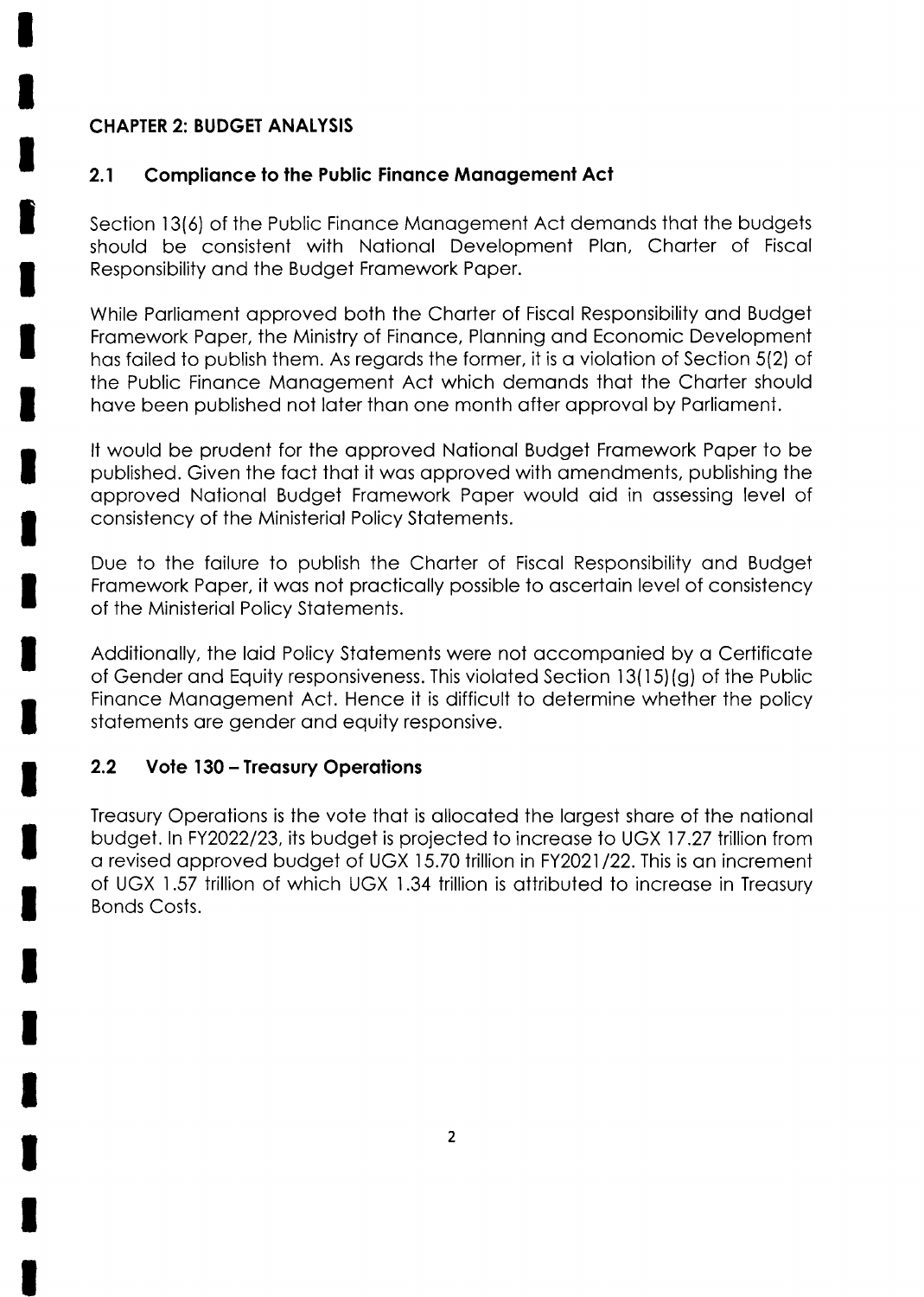# Table 1: Budget Allocations to Vote 130 Treasury Operations

| <b>ACCOUNT NAME</b>                | <b>REVISED BUDGET</b><br>FY 2021/22 (UGX) | <b>PROJECTIONS FY</b><br>2022/23 (UGX) | <b>VARIANCE (UGX)</b> |
|------------------------------------|-------------------------------------------|----------------------------------------|-----------------------|
| <b>DOMESTIC</b>                    |                                           |                                        |                       |
| Contingencies Fund                 | 290, 368, 387, 275                        | 223,893,943,441                        | -66,474,443,834       |
| Arrears                            | 192,907,536,446                           | 443,517,241,262                        | 250,609,704,816       |
| <b>Treasury Bills Interest</b>     | 504,129,926,000                           | 583, 536, 681, 349                     | 79,406,755,349        |
| <b>Treasury Bonds Costs</b>        | 2,763,749,759,000                         | 4, 107, 771, 456, 163                  | 1,344,021,697,163     |
| Listing Fees                       | 1,500,000,000                             | 1,380,000,000                          | $-120,000,000$        |
| Other Charges e.g. RTGS            | 105,000,000,000                           | 120,000,000,000                        | 15,000,000,000        |
| <b>Promissory Notes</b>            | 348,212,391,050                           | 319,552,683,336                        | $-28,659,707,714$     |
| Sub-total                          | 4,205,867,999,771                         | 5,799,652,005,551                      | 1,593,784,005,780     |
| <b>EXTERNAL</b>                    |                                           |                                        |                       |
| Loan Interest                      | 1,054,536,553,000                         | 871,443,354,070                        | -183,093,198,930      |
| <b>Commitment Fees</b>             | 20,678,365,000                            | 137,038,580,487                        | 116,360,215,487       |
| <b>Management Fees</b>             | 132, 133, 579, 000                        | 48,698,917,909                         | -83,434,661,091       |
| <b>External Amortization</b>       | 1,903,015,501,000                         | 2,412,206,795,952                      | 509, 191, 294, 952    |
| Sub-total                          | 3,110,363,998,000                         | 3,469,387,648,418                      | 359,023,650,418       |
| <b>REDEMPTIONS / ROLL-OVER</b>     |                                           |                                        |                       |
| Treasury Bills at Cost (Principal) | 6,485,527,877,000                         | 5,800,774,656,163                      | -684,753,220,837      |
| Treasury Bonds at Cost(Principal)  | 1,901,472,123,000                         | 2,207,225,343,837                      | 305,753,220,837       |
| Sub-total                          | 8,387,000,000,000                         | 8,008,000,000,000                      | -379,000,000,000      |
| <b>GRAND TOTAL</b>                 | 15,703,231,997,771                        | 17,277,039,653,969                     | 1,573,807,656,198     |
| Source: MoFPED                     |                                           |                                        |                       |

# 2.2.1 Escalating Domestic Borrowing

The weak provisions in Section 36(5) of the Public Finance Management Act on domestic borrowing in terms of Treasury Bills and Bonds is escalating domestic debt. Given the fact that they are securities, they do not require prior Parliamentary approval. Hence, they are risk to financial prudence. The securities constitute UGX 12.69 trillion (73%) out of the entire budget of the Vote. Of this UGX 8 trillion is domestic refinancing or rollover. No wonder domestic borrowing constitutes a greater portion of interest payments. These are diverting further from external debt interest payments.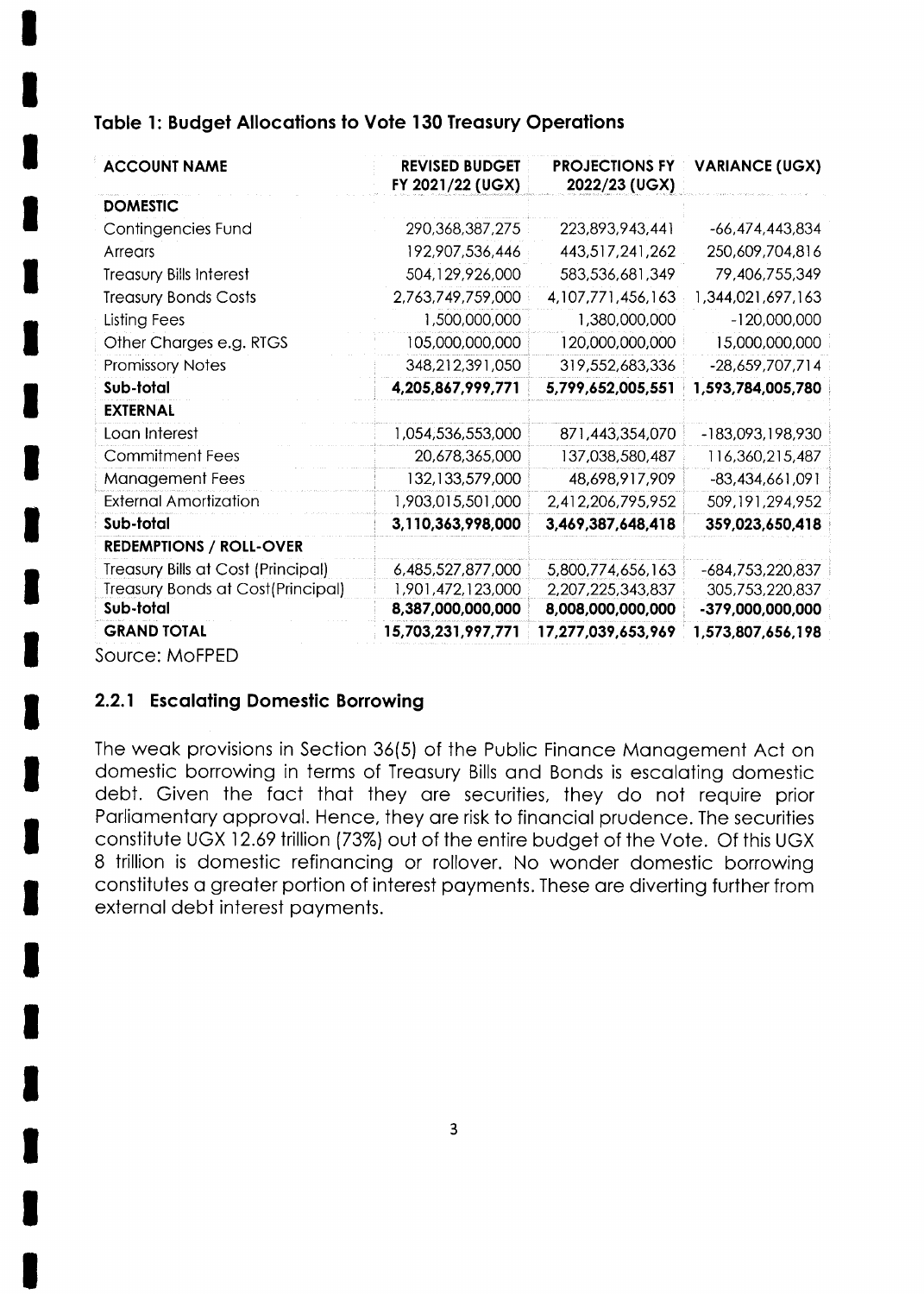

# Figure 2: Trends of interest payments from FY2010/11 - FY2020/21

Source: MoFPED

# 2.2.2 Poor Loan Absorption

It has been reported that a debt of UGX 19.58 trillion stands committed but undisbursed<sup>1</sup>. This constitutes unproductive debt and risky projects. The amount far exceeds the stock of risky projects that were declared in the budget framework paper by 86%. It was earlier indicated that Government had identified17 risky projects for which USD 457 million (approximately UGX 1.7 trillion) had been spent and USD 757 million (approximately UGX 2.8 trillion) remained undisbursed<sup>2</sup>.

### 2.2.3 Abuse of Court Awards

For years, the allocations towards Court awards have been a target for reallocation of funds by Parliament. Almost as a standard, every financial year, UGX 40 billion is reallocated. This is an indication that there are redundant allocations towards court awards within the Vote that are at risk of misuse. It has been established before those payments are discretionary made without supporting documents to a knitted clique of law firms<sup>3</sup>.

It is now government policy that payments of court awards save for Order of Mandamus are decentralised to the budgets of entities that accrue them. Hence

<sup>&</sup>lt;sup>1</sup> Ministry of Finance, Planning and Economic Development, 2022. Policy Statement FY2022/23 for Vote 130: Treasury Operations

<sup>&</sup>lt;sup>2</sup> Ministry of Finance, Planning and Economic Development, 2021. Addendum to the National Budget Framework Paper FY2022/23 - FY2026/27

<sup>&</sup>lt;sup>3</sup> Office of the Auditor General, 2016. Special Audit Report by the Auditor General on Mandamus Payments by the Ministry of Finance, Planning and Economic Development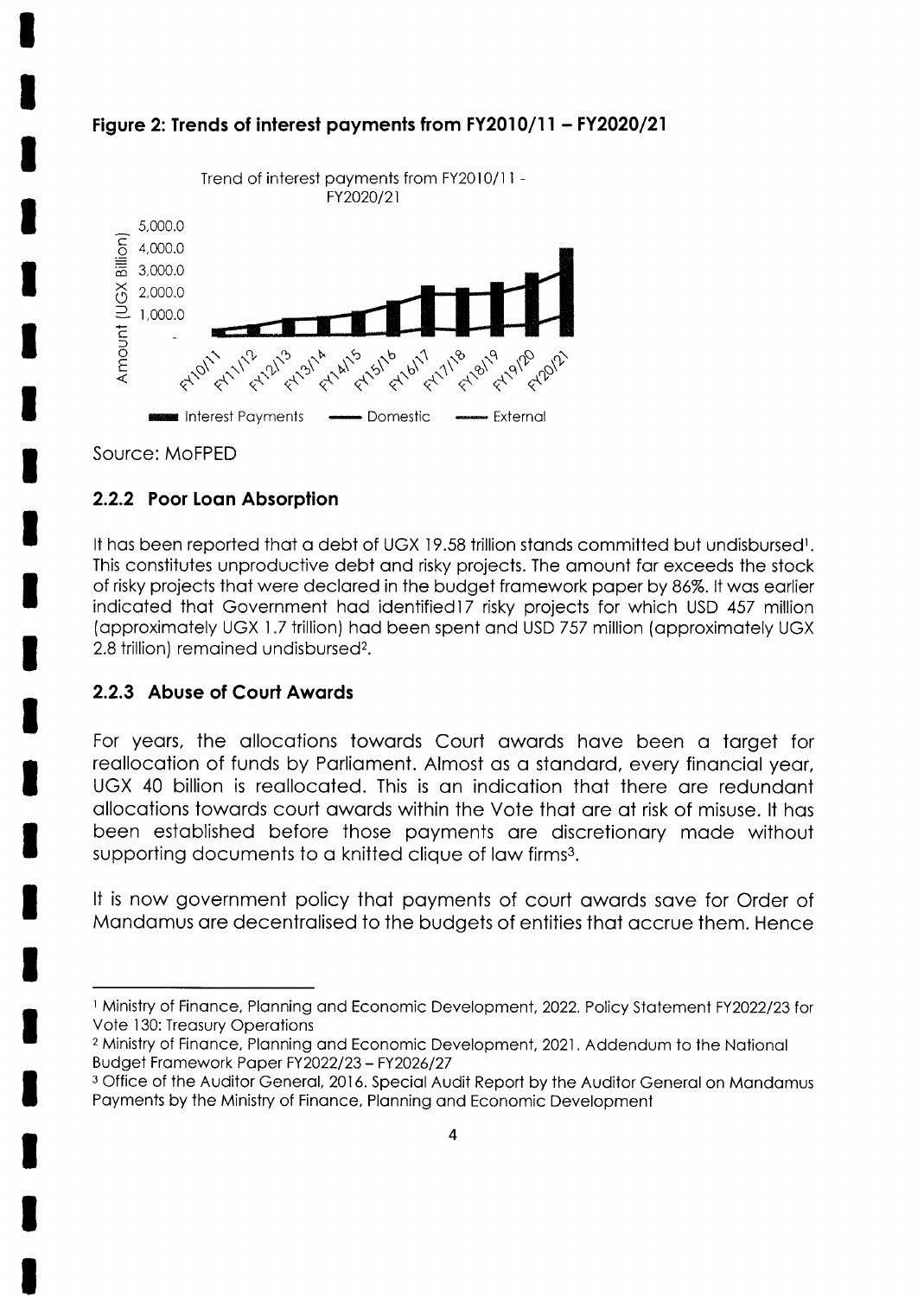there is no need of allocating a large portion of funds for court awards under the Vote.

Regarding the case of armed activities in the territory of Congo (DRC Vs. Uganda), funds have always been requested for through the Ministry of Justice and Constitutional Affairs. Therefore, the part payment of UGX 236.25 billion (equivalent to USD 65 million) out of the International Court of Justice (ICJ) Court award of UGX 1.18 trillion (Equivalent to USD 325 million) should have been budgeted for under the Ministry responsible for Justice. The Ministry has outstanding court awards that accrue interest and may translate into Order of Mandamus amounting to UGX 989 billion<sup>4</sup>.

#### $2.3$ Vote 008 – Ministry of Finance, Planning and Economic Development

The budget for the Ministry of Finance, Planning and Economic Development is projected to rise from UGX 783.04 billion in FY2021/22 to UGX 1.79 trillion in FY2022/23. This translates to a growth of 56%. The leap in funding has been realised in sub-sub programmes of Financial Sector Development (UGX 1.03 trillion) as well as Budget Preparations, Execution and Monitoring (UGX 35.41 billion).

# Table 2: Comparison of budget allocations in FY2021/22 and FY2022/23 by Sub sub programme

| Sub sub Programme                                    | <b>Approved Budget</b><br>FY2021/22 (UGX<br>Billion) | <b>Proposed Budget</b><br><b>FY2022/23 (UGX</b><br>Billion) | Variance<br>(UGX<br><b>Billion)</b> |
|------------------------------------------------------|------------------------------------------------------|-------------------------------------------------------------|-------------------------------------|
| <b>Budget Preparations, Execution and Monitoring</b> | 101.76                                               | 137.17                                                      | 35.41                               |
| Deficit Financing and Cash Management                | 12.21                                                | 10.94                                                       | (1.27)                              |
| Development Policy and Investment Promotion          | 86.90                                                | 93.95                                                       | 7.05                                |
| <b>Financial Sector Development</b>                  | 315.97                                               | 1.352.25                                                    | 1,036.28                            |
| Internal Oversight and Advisory Services             | 5.26                                                 | 6.51                                                        | 1.25                                |
| Macroeconomic Policy and Management                  | 22.65                                                | 20.51                                                       | (2.14)                              |
| Policy, Planning and Support Services                | 113.13                                               | 93.46                                                       | (19.67)                             |
| Public Financial Management                          | 125.16                                               | 76.05                                                       | (49.11)                             |
| Total                                                | 783.04                                               | 1,790.85                                                    | 1,007.81                            |
| Source: MoFPFD                                       |                                                      |                                                             |                                     |

Due to programme based budgeting migration, allocations are easily comparable at sub sub programme but a bit challenging at output level due to limited detail. Nevertheless, an increment of UGX 1.03 trillion was observed under

<sup>4</sup> Office of the Auditor General, 2021, Report of the Auditor General to Parliament for the Financial Year ended 30th June 2021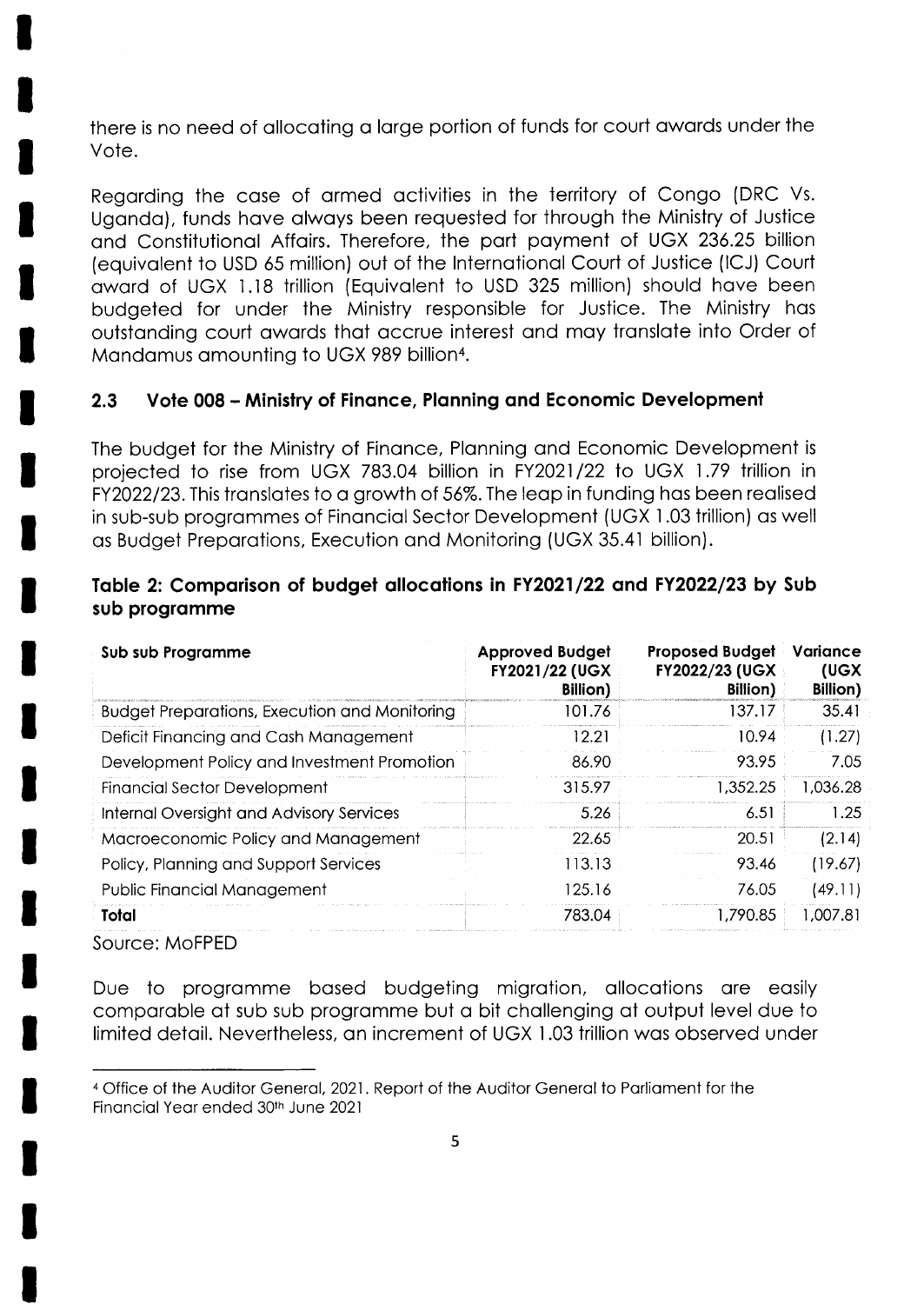Financial Sector Development. Based on the policy statement, this may be attributed to implementation of implementation of financial inclusion pillar in the Parish Development Model. However, it is not clear whether these funds are exclusive to the sector of finance.

On the other hand, there is a noticeable reduction of UGX 49 billion under Public Financial Management. Due to dropping of half year budget performance reporting, it was difficult to ascertain the reason for the reduction in the budget line.

#### 2.3.1 Non-Budgetary Alignment with NDP

It has been established while the Ministry of Finance, Planning and Economic Development through the Third National Development Plan was expected to contribute to 13 programmes in FY2022/23, only 4 have been covered. These include Development Plan Implementation, Governance and Security, Private Sector Development and Sustainable Petroleum Development. This accounts to 31% budgetary alignment.

| <b>Contribution Programmes</b>                | <b>NDPIII PAIP Projections</b><br><b>FY2022/23 (UGX Billion)</b> | <b>MPS Allocations</b><br><b>FY2022/23 (UGX   (UGX Billion)</b><br><b>Billion</b> ) | Variance |
|-----------------------------------------------|------------------------------------------------------------------|-------------------------------------------------------------------------------------|----------|
| Administration of Justice                     | 2.900                                                            |                                                                                     | (2.90)   |
| Agro-Industrialisation                        | 119.390                                                          |                                                                                     | (119.39) |
| Development Plan<br>Implementation            | 171.160                                                          | 300.327                                                                             | 129.17   |
| Governance and Security                       | 3.910                                                            | 2.020                                                                               | (1.89)   |
| Manufacturing                                 | 0.300                                                            |                                                                                     | (0.30)   |
| Mineral Development                           | 7.200                                                            |                                                                                     | (7.20)   |
| Private Sector Development                    | 389.630                                                          | 1,440.404                                                                           | 1,050.77 |
| <b>Public Sector Transformation</b>           | 0.400                                                            |                                                                                     | (0.40)   |
| Regional Balanced Development                 | 42.120                                                           |                                                                                     | (42.12)  |
| Sustainable Energy Development                | 1.000                                                            |                                                                                     | (1.00)   |
| Sustainable Petroleum<br>Development          | 30.300                                                           | 48.097                                                                              | 17.80    |
| Urbanisation<br>Sustainable<br>and<br>Housing | 93.400                                                           |                                                                                     | (93.40)  |
| <b>Tourism Development</b>                    | 372.520                                                          |                                                                                     | (372.52) |
| <b>Grand Total</b>                            | 1,234.240                                                        | 1,790.848                                                                           | 556.61   |
| Source: NPA and MoFPED                        |                                                                  |                                                                                     |          |

#### Table 3: Budgetary Alignment of Policy Statement to National Development Plan

Noticeable is the variance of UGX 1.05 trillion in the Private Sector Development. These funds will be disbursed within the first quarter of FY2022/23 towards financial